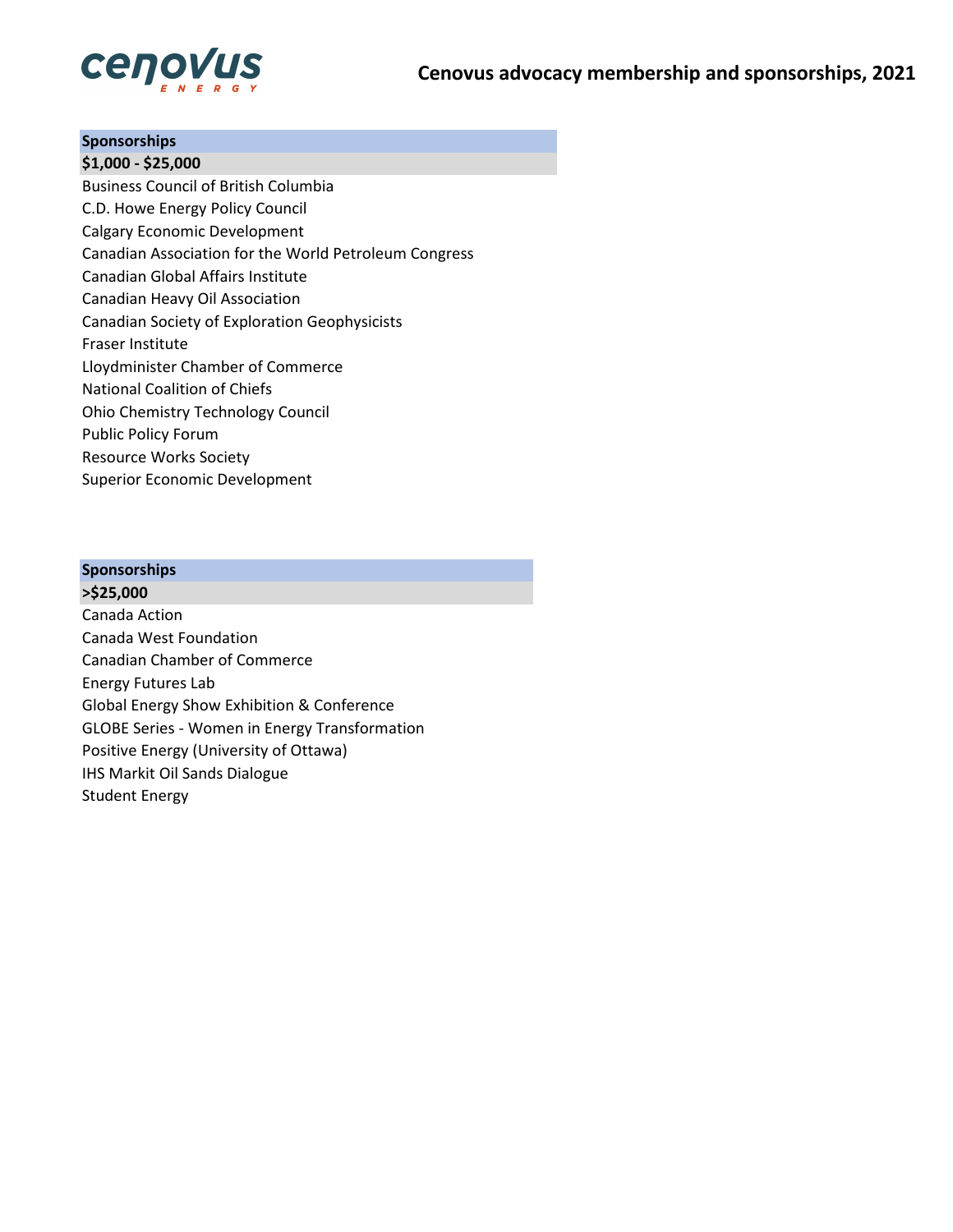### **Memberships**

## **\$1,000 - \$25,000**

Alberta Chamber of Resources

- Alberta Chambers of Commerce
- Alberta Roadbuilders and Heavy Construction Association
- American Association of State Highway and Transportation Officials
- Asphalt Emulsion Manufacturers Association
- Asphalt Paving Association of Iowa
- Association of Modified Asphalt Producers
- Bonnyville & District Chamber of Commerce
- Boston College Centre for Corporate Citizenship
- British Columbia Road Builders
- C.D. Howe Institute
- Calgary Chamber of Commerce
- Canadian Council for Aboriginal Business
- Canadian Independent Petroleum Marketers Association
- Canadian Land Reclamation Association
- Canadian Society for Unconventional Resources
- Canadian Society of Exploration Geophysicists
- Canadian Standards Association
- Canadian Technical Asphalt Association
- Catalyst Canada Inc.
- CHWMEG Inc.
- Circle for Aboriginal Relations
- Cold Lake Regional Chamber of Commerce
- Conference Board of Canada
- Construction Owners Association of Alberta
- Convenience Industry Council of Canada
- Corporate Social Responsibility Board
- Dakota Asphalt Paving Association
- Energy Council of Canada
- Environmental Services Association of Alberta
- EXCEL Partnership
- Flexible Pavements of Ohio
- Greater Lima Region Inc.
- Heli Offshore
- Independent Power Producers Society of Alberta
- Indiana Food & Fuel Association
- Indonesian Petroleum Association
- Industry Footprint Reduction Operations Group
- Institute of Corporate Directors
- International Marine Contractors Association
- Industry Steering Committee on Climate Change (ISC3)
- Kentucky Petroleum Marketers Association
- Lac La Biche & District Chamber of Commerce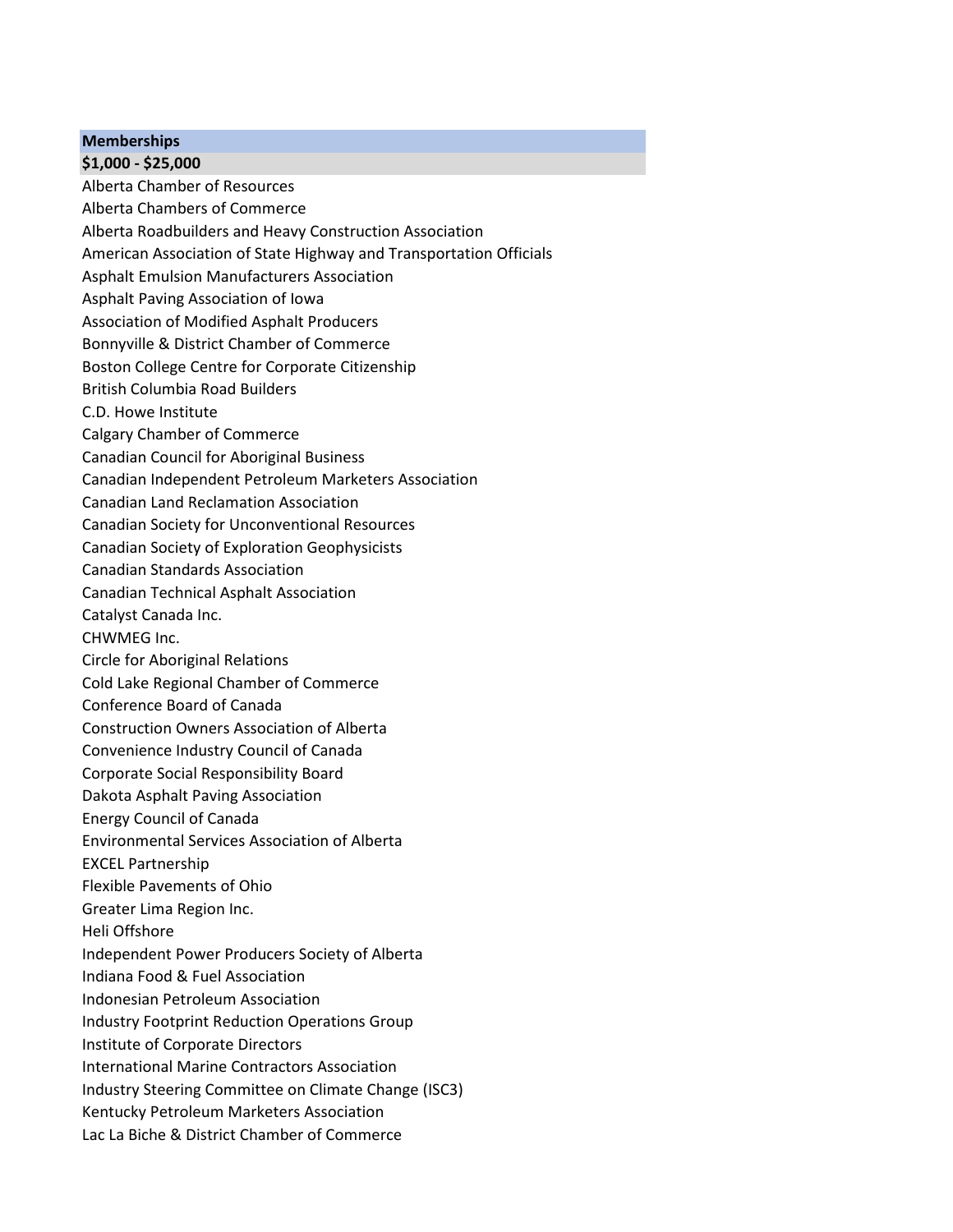- Lamont & District Chamber of Commerce Lima & Allen County Chamber of Commerce Manitoba Heavy Construction Association Memorial University Associates Roundtable Minnesota Asphalt Pavement Association Michigan Petroleum Association National Asphalt Pavement Association National Road Research Alliance Newfoundland and Labrador Employers Council Newfoundland and Labrador Oil and Gas Industries Association North Dakota Association of General Contractors North Saskatchewan Watershed Alliance Northeastern Alberta Aboriginal Business Association Ohio Chemistry Technology Council Ohio EPA Maumee Watershed Nutriend TMDL Project Ohio Oil and Gas Association Ohio Petroleum Marketers Association Oil Companies International Marine Forum Ottawa River Coalition Parkland Airshed Management Zone Pembina Area Synergy Group Pennsylvania Petroleum Association Petroleum Technology Alliance Canada Pride at Work Regional Partnership Region One Aboriginal Business Association Rimbey Regional Synergy Group Saskatchewan Chamber of Commerce Saskatchewan Heavy Construction Association Saskatchewan Industrial Energy Consumers Association Society of Exploration Geophysicists Society of Independent Gasoline Marketers of America (SIGMA) Society of Petroleum Engineers St. John's Board of Trade Sundre Petroleum Operators Group Superior Chamber and Visitors Bureau The Development Association The Sulpur Institute Wapiti Area Synergy Partnership West Central Stakeholders Washington Asphalt Paving Association Wisconsin Asphalt Paving Association Wisconsin Petroleum Marketers and Covenience Store Assciation
- Women of Asphalt
- Yellowhead Synergy Group